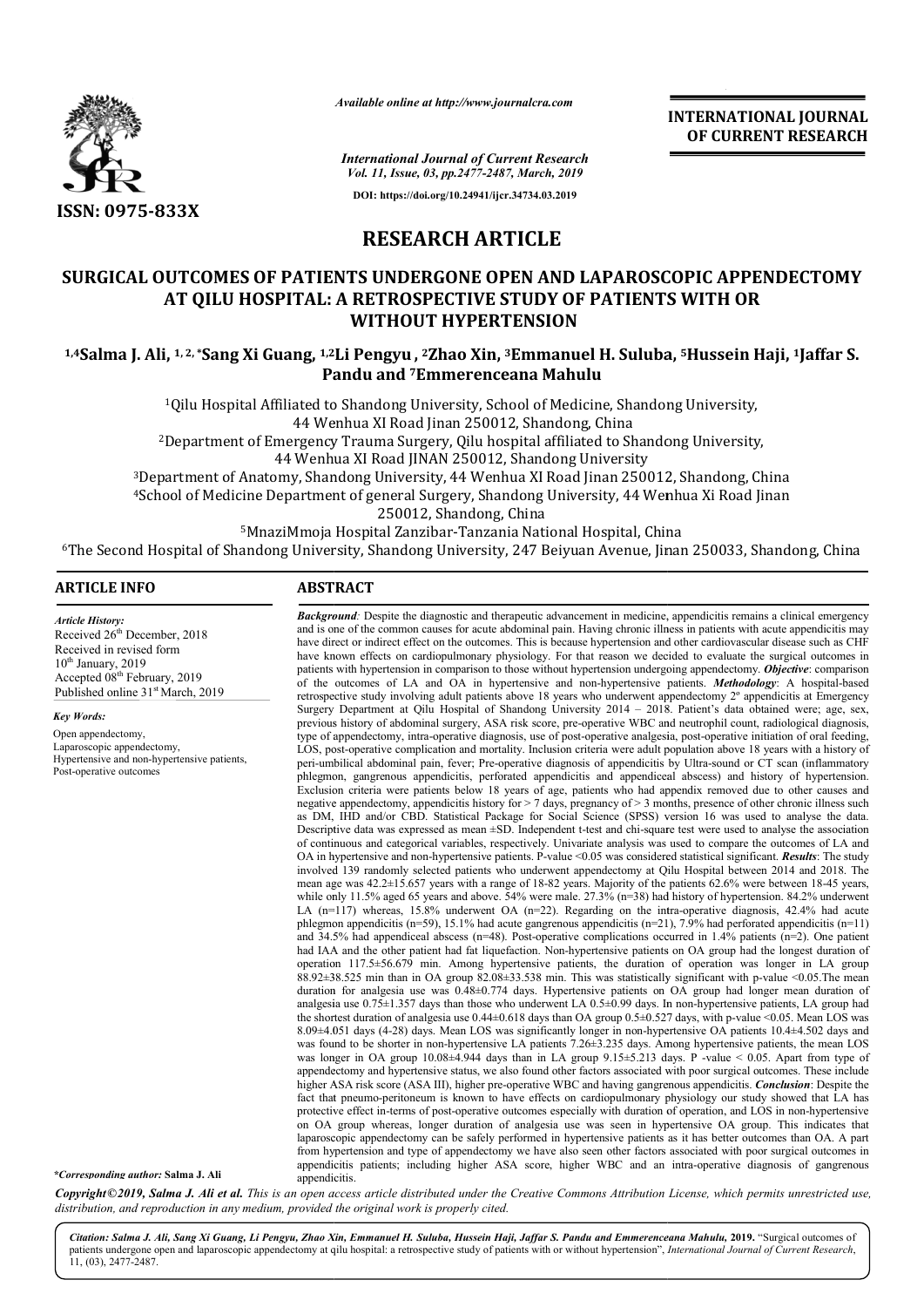# **INTRODUCTION**

Despite diagnostic and therapeutic advancement in medicine, appendicitis remains a clinical emergency and is one of the more common causes of acute abdominal pain. No single sign, symptom, or diagnostic test accurately confirms the diagnosis of appendiceal inflammation in all cases, and the classic history of anorexia and peri-umbilical pain followed by nausea, right lower quadrant (RLQ) pain, and vomiting occurs in only 50% of cases (1). Incidence Rate of Acute Appendicitis is approximately 1 in 400 or 0.25% or 680,000 people in USA and the Lifetime risk of Acute Appendicitis: 8.6% risk for males, 6.7% for females. Worldwide, the three countries with the highest mortality rate from appendicitis in 2013 were Papua New Guinea (20.7 per 100,000), Solomon Islands (8.9 per 100000), and Vanuatu respectively (7.6 per 100000) (2,3). In Taiwan, China appendicitis had similar overall incidences, seasonality patterns, and declining trends compared to numerous previous studies. Compared to NP patients, LIP patients had a higher risk of appendicitis. The overall incidences of appendicitis, primary appendectomy, and perforated appendicitis were 107.76, 101.58, and 27.20 per 100,000 per year, respectively. The highest incidence of appendicitis was found in persons aged 15 to 29 years; males had higher rates of appendicitis than females at all ages except for 70 years and older. Appendicitis rates were 11.76 % higher in the summer than in the winter months. The overall incidence of appendicitis was 34.99 % higher in the LIP than in the normal population (NP), and the incidence of perforated appendicitis was 40.40 % higher in the LIP than in the NP(4). Hypertension and DM are among the common comorbid conditions affecting elderly population. These diseases may have direct or indirect effect on the outcome of patients undergoing appendectomy. In laparoscopic surgery, abdominal cavity must be insufflated and expanded by a gas in order to facilitate and enlarge the work area. The gas is pumped into the abdominal cavity between visceral and parietal peritoneum which creates a pneumo-peritoneum. The physiological pressure in the abdominal cavity is a little higher than the atmospheric pressure, and therefore , even small increase in intra-abdominal pressure may have adverse effects on cardiac output, renal function, hepatic blood flow, respiratory mechanics and so forth. In turn this will cause sympathetic activation(5). As for this reason effect of LA in hypertensive patients have to be studied to determine the appropriate surgical procedure for this group of patients

## **Literature review**

*Comparison of LA and OA with socio-demographic characteristics:* In a study to compare the outcomes between LA and OA in Canada, the odds of female patients undergoing LA were 1.26 times higher than odds of male patients (6). However, many studies show no difference in age and gender in patients undergoing LA and OA. In a study conducted by Katkhouda, the two groups LA and OA were similar with respect to sex and age. The mean age was 28 years (17-63) for OA and 29 years (18-71) for LA. With OA having a total of 134 patients (104 men, 30 women) and LA 113 patients (78 men, 35 women) (7). A retrospective study which was done in Italy also showed that there was no statistically significance in age group between LA and OA with mean age 29.66+-15.13 in OA and 27.75+\_14.24 in LA. But there was a significant difference in gender between LA and OA. A number of male patients undergoing OA was higher compared to female

patients (male:female 184:126), whereas a number of female patients undergoing LA was higher (male:female 121:162) (8).

*Duration of surgery between LA and OA:* In determining the value of LA in elderly patients who most of them had Hypertension, IHD and DM, operative time was prolonged in elderly patients 42.5 min versus 36.8 min in younger patients (9). A retrospective study which was conducted in Hongkong, China comparing the duration of surgery showed that laparoscopic appendectomy was associated with longer duration of operation 80 min (40 to 195) as compared OA which had a duration of 60min (25to 260) (10). Duration of operation was also found to be higher among patients undergoing LA. This was seen in a prospective study which was conducted in New Jersey involving 71 patients. Duration for LA was found to be 72 min while foe OA was 53 min which was statistically significant with no any trend of decreasing surgical time with the increasing experience in LA (11). During the 1 year of prospective randomized Trial in Texas the mean duration of surgery was 65 min for OA and 87 min for LA. LA being significantly higher compared to OA (12). Duration of surgery was significantly shorter in the open group but was longer in 2-port than in 3-port system. This was seen in a retrospective study of 2-port appendectomy and its comparison with OA and 3-port appendectomy which was conducted in India. The mean operating time was 43.94 min in OA, 61 min in 2-port and 59.65 min in 3-port system (13). Despite the longer operating time, LA is a useful treatment method in treating appendicitis. This is based on a prospective study conducted in Bazhong; China. In this study the operative time was longer in LA than in OA group (14). A study done in Pakistan comparing clinical outcomes of LA and OA also showed similar results with other studies showing OA with shorter operating time as compared to LA (54.9+-14.7) in LA and (13.6+-12.6)min in OA (15). Despite many studies showing longer operative time in LA group, only a few of them showed shorter operative time for LA group. In UK, a meta-analysis of the results showed a significantly shorter operative time in LA group compared to open group with a mean difference of 13.96 min. They also found that LA was associated with improved outcome compared to OA (16). Similar clinical comparative study in China showed LA being the effective method for appendectomy compared to OA. This was based on the results showing LA having shorter operative duration than OA (17). There also more of the studies in China which shows no difference in operating time between laparoscopic and open appendectomy. This was found by Zhangyan et al in in comparison and analysis between LA and OA for acute appendicitis (18). And by Chaohang C.et al on comparison study on LA and conventional appendectomy (19). More so, retrospective studies in China have shown similar results with no difference in operating time between laparoscopic and open appendectomy. This is based on the study done at Zunyi(20). And from a study done by Shi-jian et al in Shezhen(21).

*Length of hospital stay between OA and LA:* Laparoscopic approach was associated with a 17.5% decrease in overall duration of hospital stay than open approach among patients with congestive heart failure who underwent general surgery procedures in California USA; 11 days (6-17) in open group versus 5 days (2-11) in laparoscopic group (22). A study which was done in Taiwan to determine the outcome of laparoscopic cholecystectomy found that 0.74% of patients had cardiovascular disease and exhibited longer duration of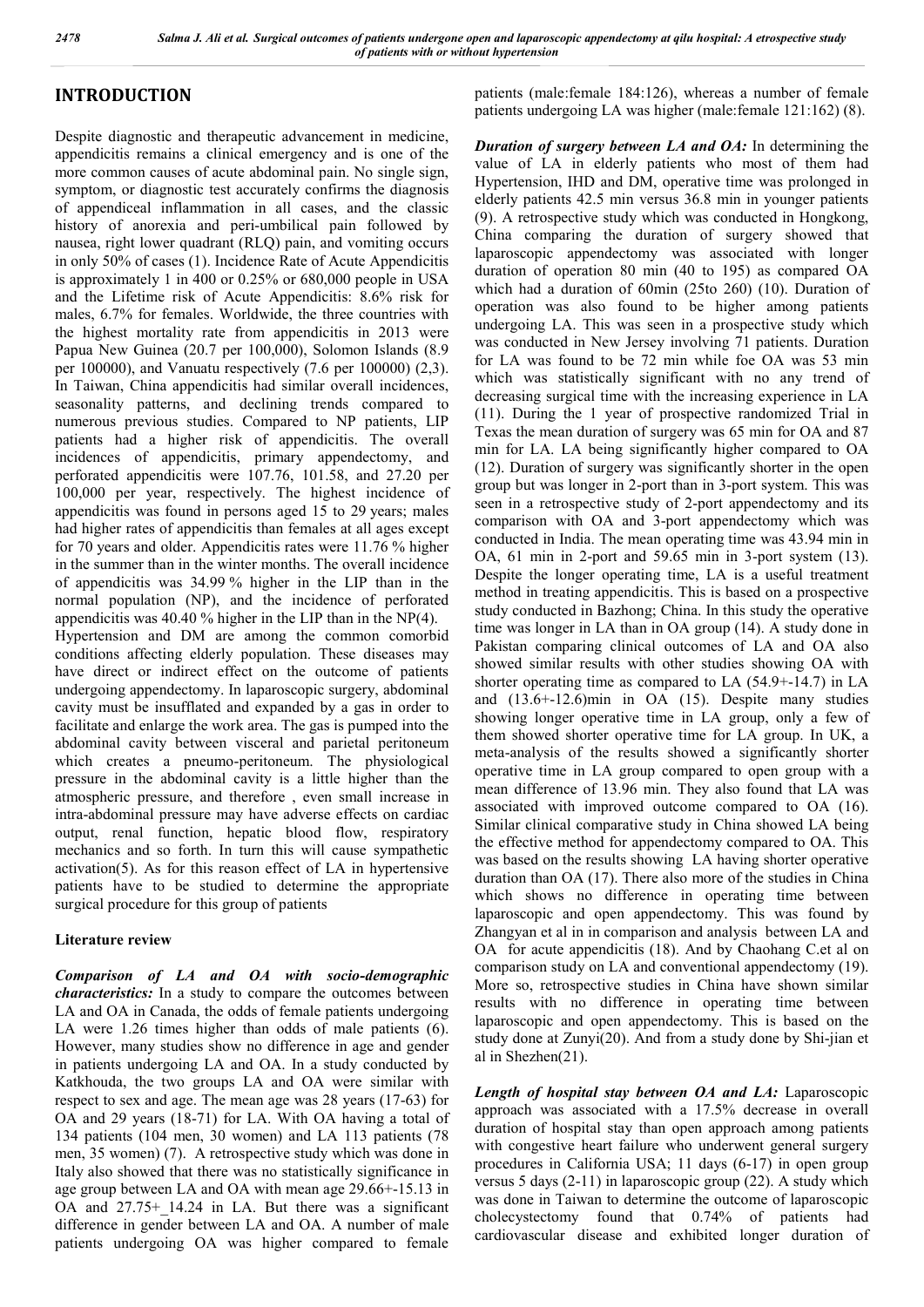hospital stay than those without cardiovascular disease (23). Hospital stay was prolonged among elderly patients in whom 57.4% had comorbidities such as hypertension, DM and IHD. Duration of hospital stay was 4.8 days in elderly and 2.5 days in younger patients (9). In cases of diabetic patients, a nationwide cohort study showed that the LOS was significantly higher in OA patients in Taiwan, China  $(24)$ . Data from the nationwide inpatient sample to determine the outcome and trends of LA in USA, found that LA was associated with shorter hospital stay. However, among those undergoing LA the longer hospital stay was 5 days or more and was found that appearance of the appendix (i.e gangrenous or perforated) and the position of the appendix (appendix behind the ileocecal junction) were the factors for longer hospital stay(25,26). LA provides better outcome than OA in elderly patients with shorter hospital stay than in patients undergoing OA. This was observed from study conducted in Taiwan, China and in Canada, respectively (27,28). a cross-sectional analysis of patients undergoing LA or OA from US inpatient sample from 1998 to 2009, LA was associated with decreased length of hospital stay, (4.44 days versus 7.86 days) the difference was statistically significant (29). In a single Institution study in Miami USA, a retrospective review was performed with a total of 244 cases, 137 being OA and 107 LA. The LOS was lower in LA group with mean LOS of 2 days versus 3 days for OA (30).

*Initiation of oral feeding between LA and OA: The initiation* of oral feeding is found to be earlier in LA than in OA group. This is based on 2 studies conducted in Guangzhou, China by Hong Bo Wei in 2009 and 2010. He found that the time to return to the general diet was shorter in LA group (20.2+-12.4 h) than in the OA group (36.5+-10 h); and the time of initiation of liquid diet in LA was 0.51 days earlier than in OA group respectively (31,32).

*Ambulation between LA and OA:* In a recent study conducted in China to determine the efficacy of emergency LA in treating complicated appendicitis was found that time to get out of bed in LA patients was earlier (1.3+-0.5 days) than in OA patients  $(2.5 + -0.9$  days)  $(33)$ .

*Hospital cost between LA and OA:* In order to reduce the hospital cost patients with diabetes and cerebrovascular disease should rather be treated with LA than OA. OA was significantly associated with higher costs in these patients in Taiwan, China (24). Most of the studies to compare the hospital cost between LA and OA found that LA was associated with higher Hospital cost than OA in both non perforated and perforated appendicitis. With median cost of hospital cost of PKR 47121 in LA and PKR 39318 in OA in Pakistan and median operating room charges of \$3191 in LA and 1514 OA and total hospital charges of \$5430 in LA and \$3673 in OA in USA (25,34,35). However one study comparing the outcome of LA and OA in management of uncomplicated and complicated appendicitis in USA showed that there is reduced in hospital cost for uncomplicated and complicated appendicitis, with this cost reduction being significantly reduced in patients with complicated appendicitis (12125+-14430 for LA and 17594+-28065 in OA ) than in uncomplicated appendicitis (7825+-6009 for LA group and 7841+-13147 in OA group) (36). In a prospective randomized study the overall cost was greater in open group but not statistically significant (7227\$ in OA, 6077\$ in LA). However, the cost was higher for LA among patients with acute

appendicitis (6189\$ in LA and 5277\$ in OA) and it was found to be lower among patients with perforated appendicitis and those who had normal appendix respectively ((7465\$ in LA, 13670\$ OA) and (5088\$ LA and 5515\$ in OA) (37). Despite many studies showing that LA is associated with higher hospital cost, some studies have shown that LA was associated with lower hospital cost in comparison with OA. In one of the studies showed that total hospital cost were lower in the LA group than in OA group (\$43,339 versus \$57,943 respectively) (38,39). Age and number of comorbidities had a greater impact on cost for OA patients than for LA patients. A nationwide population based study from a Taiwan's National Health Insurance program, LA mildly decreased LOS at the expense of higher costs for young patients, those without comorbities and in patients with uncomplicated appendicitis but the cost for OA was higher than those in LA in patients 65 years or older and in patients with comorbidities (40).

*Postoperative complications between LA and OA: Pneumo*peritoneum with carbondioxide at 15mmHg during laparoscopy in healthy horses showed no adverse alteration in cardiopulmonary and haematological variables. There was no difference in adverse effect between carbondioxide insufflation group and those who underwent a procedure without insufflation (41). Another prospective controlled animal study found that peritoneal insufflation with carbondioxide to a pressure of 15mmHg elicited transient elevations of aortic pressure and carotid artery blood flow in pigs however, no systemic or renal hemodynamic changes with gasless laparoscopy (42). In a retrospective study in USA to determine the safety of laparoscopic approach over open approach for general surgery procedures in patients with heart failure found that the mortality was lower in those patients who underwent laparoscopic approach than those who underwent open approach 4.3% versus 11.3%. With the overall complication rate being higher in open group 42.3% than laparoscopic group 11.3% (22). In comparing the morbidity and mortality in patients with CVD, it was found that the morbidity and mortality in patients with CVD and those without CVD were similar. This was based on a retrospective study in patients who underwent laparoscopic cholecystectomy which was conducted in Taiwan, China (23). Another study to determine the value of LA in elderly patients found that there was no difference in postoperative complications between younger and older patients (9).

In a prospective study to compare the hemodynamic and pulmonary changes during open, carbondioxidepneumoperitoneum and abdominal wall lifting cholecystectomy; it was found that there was slight impairment of cardiopulmonary function following induction of anaesthesia but normalized with time in open and abdominal wall lifting. However carbondioxide insufflation resulted in left and right sided filling pressure with significant cardiac index reduction. These cardiopulmonary alterations however were not critical because of the overall health of the patients enrolled in the study. These hemodynamic alteration are yet to be found in patients with cardiovascular diseases, particularly hypertensive patients (43). The association surgical procedure and the development of wound infection are controversial. Most of studies showed no association of LA with the development of SSI and IAA. In LA peritoneal irrigation was the only significant risk factor for the development of IAA in South Korea, while older age, larger BMI, higher ASA score showed association to SSI in one of the study in Germany whereas there were no association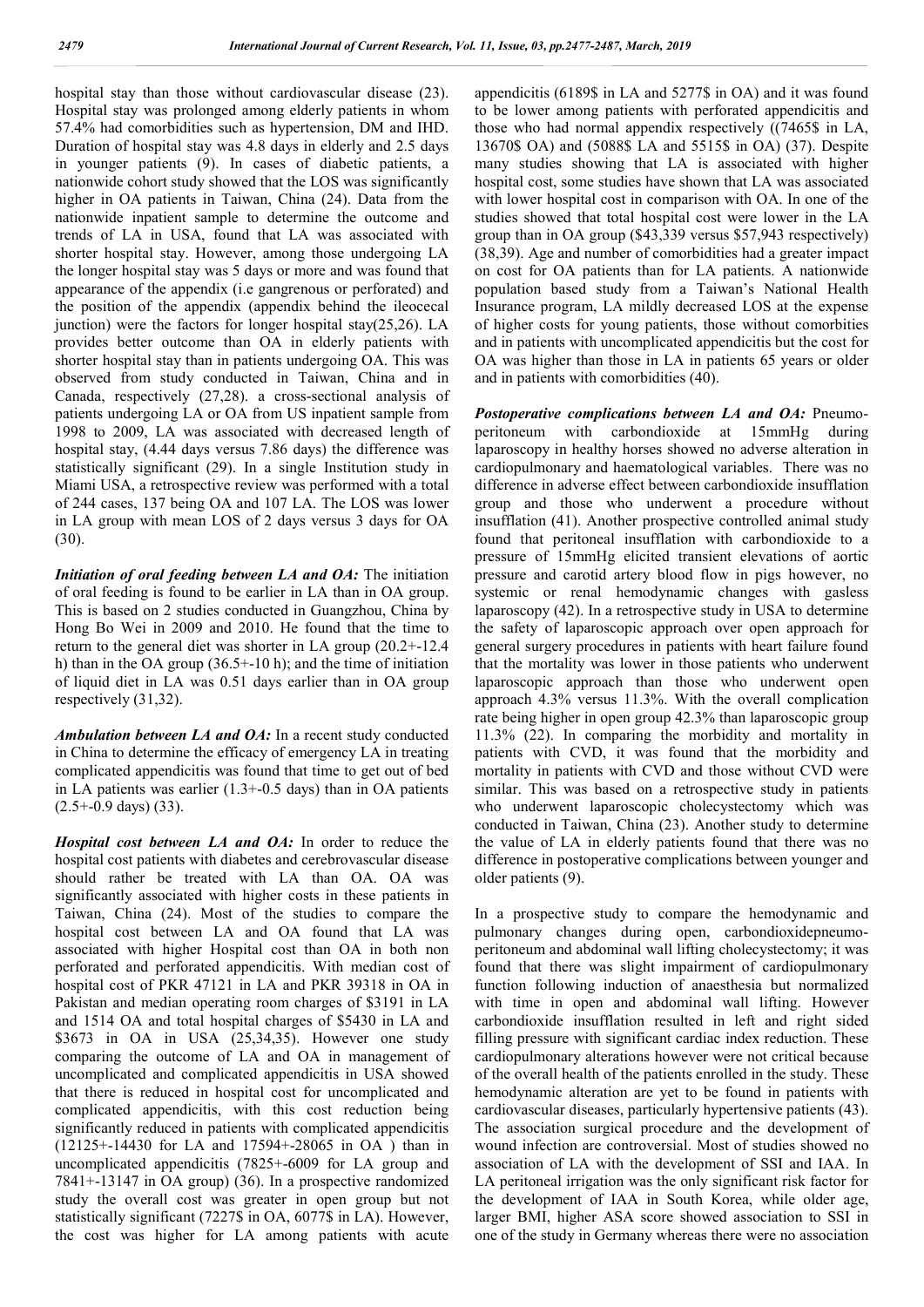to SSI in another study in USA (44–46). There was only one study in Hongkong, China that showed diabetic as the only risk factor for the development of PIAA in LA which was performed retrospectively. DM was also one among the factors associated with 30 day mortality among those patients requiring insulin therapy in Washington, USA.(47,48). Glucose control lowers the risk of wound infection in diabetics after open heart surgery. This was observed in one study in US where they found that the rate of deep sternal wound infection in DM patients was 1.7% versus 0.4% in non-diabetics. Among those infected DM patients the glucose level was higher in the first 2 post-operative days than non-infected patients (49).

In a study conducted by Katkhouda there was no mortality encountered, no significant difference in the overall complication rate between LA (18.5%) and OA (17.1%). Neither there was difference in infectious complications (5.3% versus 3%) nor difference in wound infection (6.2% versus 6.7%) among LA and OA patients respectively. There were 4 complications that required reoperation in LA group ( 3 post op bleeding due to injury to the inferior epigastric artery, appendiceal artery, enterocutenous fistula and cellulitis (7). However many studies showed that LA is associated with lower rate of morbidity and mortality as compared to OA. Except for IAA which is shown to be higher in LA group than OA group as it has been shown in some few studies. In a study done by Minutolo et al, the rate of postoperative complications was 2.95% in LA and 13.2% in OA. With 5 cases of wound infection all in OA group, 2 cases of IAA in OA group and 1 in LA group and mean duration of prolonged ileus being 1.2 days  $(1-4)$  in LA and 1.4 days  $(1-5)$  in OA  $(38)$ . In a systematic review done by Bobby, both morbidity and mortality rates were found to be lower in LA group than in OA group. Complication rate occurred in 3545 out of 37661 cases in LA and 4091 out of 20064 cases in OA. With IAA being lower in LA group 1.2% and 2.8% in OA group. He also observed that LA in obese patients is associated with improved clinical outcomes (16). This is also a similar case in USA whereby morbidity and mortality is lower with the use of LA than OA. This was shown in a study conducted by Masoomi in Carlifonia USA, 2012. In non-perforated appendicitis a total of 32783 underwent appendectomy. 20301patients LA and 12482 patients underwent OA. The overall complication rate was significant higher in OA than LA group respectively (23.49% versus 15.82%). Majority of complication from the patients with non-perforated appendicitis were; pneumonia, acute renal failure, respiratory failure, DVT, ileus, abdominal abscess, wound infection, bowel obstruction, UTI. The mortality rate of was 0.39% in LA versus 1.31% in OA. More so, patients with perforated appendicitis had lower rate of complications. with similar complications as in non-perforated appendicitis except for MI/angina which was absent in non-perforated group. The rate of post-operative complications; hospital stay and mortality was also seen to be higher in AIDS patients than in non-AIDS patients (22.56%versus 10.36%); (4.9 versus 2.9 days) and (0.61 versus 0.16) respectively. However among AIDS patients, those who underwent LA had less complications compared to those who underwent OA. In patients with non-perforated appendicitis complication rate were 11.2% in LA versus 21.61% in OA; no mortality in LA and 2.7% in OA and LOS 3.22 days in LA versus 4.82 in OA which was also similar in perforated group (39,50). In China, a meta-analysis done by Xiaohang showed a 3.81% incidence of wound infection for LA with higher incidence in OA of 8.41%

which was statistically significant, and post-operative ileus also being lower in LA group than OA group but not statistically significant. However, IAA and UTI appeared to be higher in patients who underwent LA but the difference was not statistically significant (51). Emergency LA in treating elderly patients with cancer was found to have advantage of low complication rates compared to OA. This was seen in a study conducted in Affiliated Huizhou Hospital of Sun Yat-Sun University in Guangdong province between September 2014 and August 2016 to determine the efficacy of emergency LA in treating complicated appendicitis. LA had lower chances of incisional infections (8.9% in LA and 28.8% in OA) and the incidence of complications and 30 day readmission rate was much lower in LA group than OA group (33). Acute appendicitis is the most common abdominal surgical emergency in the world with more impact to the people with low socioeconomic status. Open appendectomy has been widely used as the treatment for appendicitis. Recently laparoscopic appendectomy has been widely used as the safest treatment option for appendicitis with less complications and hospital stay. However there is little information in the treatment of choice among patients with hypertension or DM. Since we know that DM impairs wound healing and the effect of pneumo-peritoneum with systemic hemodynamics, this study aims in determining as to which surgical approach would be better for which group of patients. And thus prevent unnecessary complications. Therefore the current study will compare the outcome between open and laparoscopic appendectomy in diabetic and hypertensive patients which will be helpful in decision making during appendicitis management.

**Rationale of the study:** Currently the management of appendicitis is either open or laparoscopy; both have some of post-operative complications. This study will provide valuable information and evidence for the choice of type of appendectomy among patients with hypertension and its use in complicated appendicitis.

# **MATERIALS AND METHODS**

*Study design and study population:* A hospital-based retrospective study involving adult patients above 18 years who underwent appendectomy secondary to appendicitis at Emergency Surgery Department at Qilu Hospital of Shandong University between 2014 – 2018.

Inclusion criteria

- Adult population above 18 years with a history of periumbilical abdominal pain, fever
- Pre-operative diagnosis of appendicitis by Ultra-sound or CT scan (inflammatory phlegmon, gangrenous appendicitis, perforated appendicitis and appendiceal abscess)
- Patients with a history of hypertension who underwent LA or OA

Exclusion criteria

- Patients below 18 years of age.
- Patients who had appendix removed due to other causes.
- Negative appendectomy.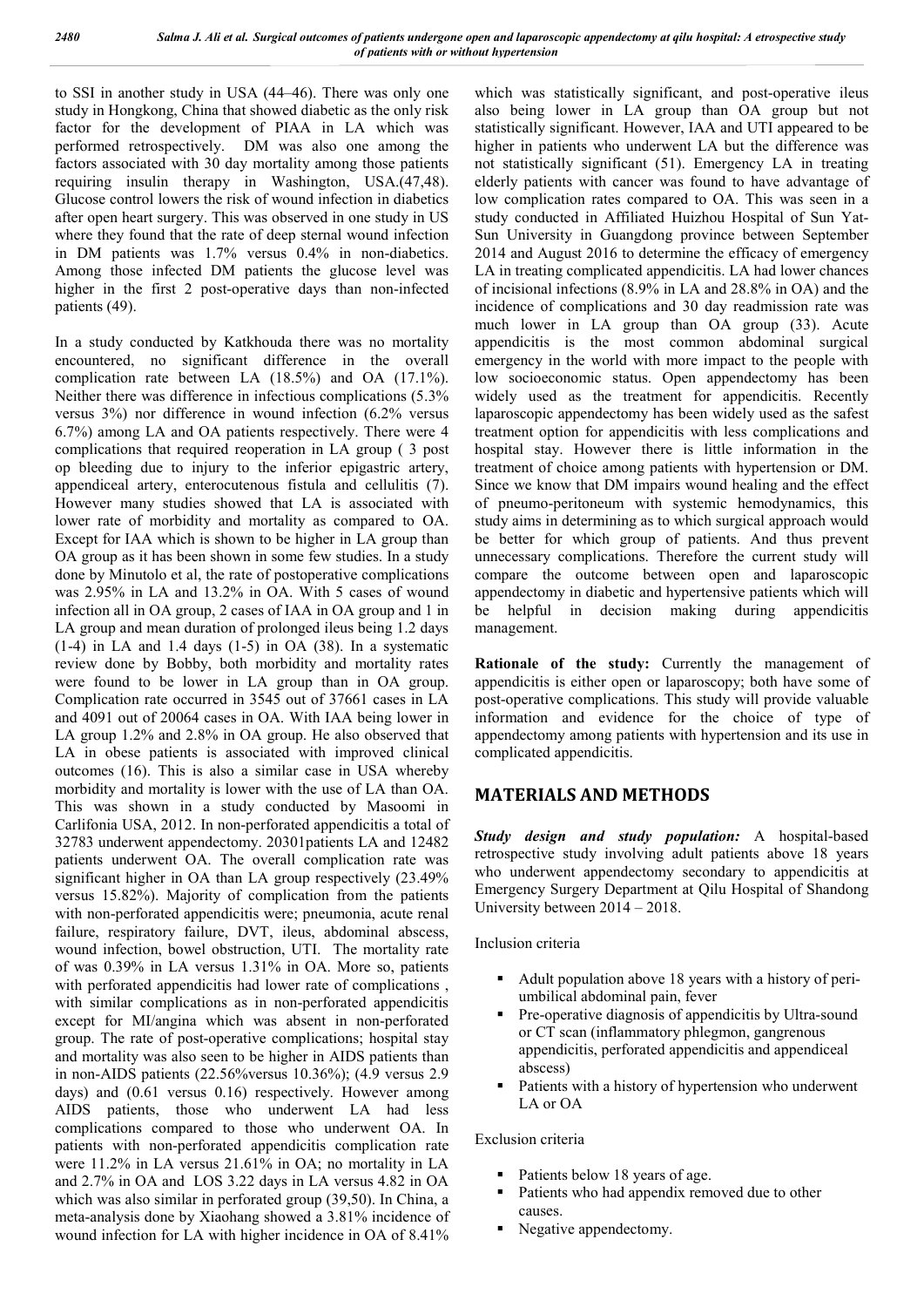- Appendicitis history of > 7 days
- Pregnancy >3 months
- Patients with other chronic illness such as DM, IHD and/or CBD

*Data collection procedure:* 139 cases were randomly selected. Data was obtained from patients' records stored in the computer. With the help of my Supervisor's Phd student, the patients' information were obtained which included; age, sex, previous history of abdominal surgery, ASA risk score, preoperative WBC and neutrophil count, radiological diagnosis, type of appendectomy, intra-operative diagnosis, use of postoperative analgesia, post-operative initiation of oral feeding, LOS, post-operative complication and mortality.

*Data management and statistical analysis:* Statistical Package for Social Science (SPSS) version 16 was used to analyse the data. Independent t-test and chi-square test were used to analyse the association of continuous and categorical variables, respectively. Univariate analysis was used to compare the surgical outcomes between LA and OA in hypertensive and non-hypertensive patients. And descriptive data is expressed as mean±SD. P-value <0.05 was considered statistical significant.

*Ethical consideration:* Ethical clearance was obtained from ethical committee at Qilu Hospital after review and approval of the study. Data was obtained from patients' record hence it had no direct impact on patient's health. In order to protect patient's confidentiality Hospital Registration numbers were obtained instead of patient's names.

## **RESULTS**

*Socio-demographic characteristics and other patient's characteristics:* The study involved 139 randomly selected patients who underwent appendectomy at Qilu Hospital between 2014 and 2018. The mean age was 42.2±15.657 years with a range of 18-82 years. Majority of the patients 62.6% were between 18-45 years, while only 11.5% aged 65 years and above. 54% were male. 27.3% (n=38) had history of hypertension. Majority of patients 84.2% underwent LA  $(n=117)$  whereas, 15.8%  $(n=22)$  underwent OA. Among those who underwent LA 18.7% had hypertension history and 65.5% were non-hypertensive; whereas, 8.6% of those who underwent OA had hypertension and 7.2% were nonhypertensive. And this was statistical significant with p-value <0.05. Regarding on the intra-operative diagnosis, 42.4% had acute phlegmon appendicitis (n=59), 15.1% had acute gangrenous appendicitis (n=21), 7.9% had perforated appendicitis  $(n=11)$  and  $34.5\%$  had appendiceal abscess (n=48). Post-operative complications occurred in 1.4% patients (n=2) whereby one patient had IAA and the other patient had fat liquefaction.

## **Comparison of surgical outcomes among hypertensive and non-hypertensive patients in relation to the type of appendectomy**

*Duration of operation:* Duration of operation was longer in non-hypertensive patients who underwent OA 117.5±56.679 min. Among hypertensive patients, the duration of operation was longer in LA group 88.92±38.525 min than in OA group 82.08±33.538 min. this was statistically significant with pvalue  $\leq 0.05$ .

**Table 1. Socio-demographic characteristics**

|                                     | Frequency      | Percent |
|-------------------------------------|----------------|---------|
| Age                                 |                |         |
| $18-45$ years                       | 87             | 62.6    |
| 46-64 years                         | 36             | 25.9    |
| 65 years and above                  | 16             | 11.5    |
| Total                               | 139            | 100.0   |
| Gender                              |                |         |
| Male                                | 75             | 54.0    |
| Female                              | 64             | 46      |
| Total                               | 139            | 100.0   |
| <b>Hypertension status</b>          |                |         |
| Hypertensive                        | 38             | 27.3    |
| Non-hypertensive                    | 101            | 72.7    |
| Total                               | 139            | 100.0   |
| Type of appendectomy                |                |         |
| <b>OA</b>                           | 22             | 15.8    |
| $L$ A                               | 117            | 84.2    |
| Total                               | 139            | 100.0   |
| <b>Intra-operative diagnosis</b>    |                |         |
| Acute phlegmon appendicitis         | 59             | 42.4    |
| Gangrenous appendicitis             | 21             | 15.1    |
| Perforated appendicitis             | 11             | 7.9     |
| Appendiceal abscess                 | 48             | 34.5    |
| Total                               | 139            | 100.0   |
| <b>Post-operative complications</b> |                |         |
| Yes                                 | $\overline{c}$ | 1.4     |
| N <sub>0</sub>                      | 137            | 98.6    |
| Total                               | 139            | 100.0   |
| Post-operative analgesia use        |                |         |
| Yes                                 | 51             | 36.7    |
| N <sub>0</sub>                      | 88             | 63.3    |
| Total                               | 139            | 100.0   |

**Hypertension with type of appendectomy**

**Table 2. hypertension with type of appendectomy**

|                     | OА            |    | LA            |    | Total         |    |
|---------------------|---------------|----|---------------|----|---------------|----|
| Hypertension status | $\frac{0}{0}$ |    | $\frac{0}{0}$ | n  | $\frac{0}{0}$ |    |
| Hypertensive        | 31.6          |    | 68.4          | 26 | 100           | 38 |
| Non-hypertensive    | 99            | 10 |               | 91 | 100           |    |
| Total               |               |    | 84.2          |    |               |    |

#### **Post-operative complications**

**Table 3. Post-operative complications**

|                             | Frequency | <b>Percent</b> |
|-----------------------------|-----------|----------------|
| Post-operative complication |           |                |
| Yes                         |           |                |
| No                          | 137       | 98.6           |
| Total                       | 39        | $(00 -$        |

#### **Type of complications**

**Table 4. Post-operative complications in hypertensive and nonhypertensive patients**

|                  | Hypertensive  | Non-hypertensive | Total         |
|------------------|---------------|------------------|---------------|
| No complications | $27.0\%$ (37) | 73.0% (100)      | $100\%$ (137) |
| IA A             | $0\%$         | $100\%$ (1)      | $100\%$ (1)   |
| Fat liquefaction | $100\%$ (1)   | $0\%$            | $100\%$ (1)   |
| Total            | 27.3% (38)    | 72.7% (101)      | 100% (139)    |

*Post-operative analgesia:* 36.7% of patients were on postoperative analgesia. The mean duration for analgesia use was  $0.48\pm0.774$  days  $(0 - 3)$  days. Hypertensive patients who underwent OA had longer duration of analgesia use  $0.75\pm1.357$  days than those who underwent LA  $0.5\pm0.99$  days. In non-hypertensive patients, LA group had the shortest duration of analgesia use 0.44±0.618 days as compared to OA group  $0.5\pm 0.527$  days, with p-value <0.05.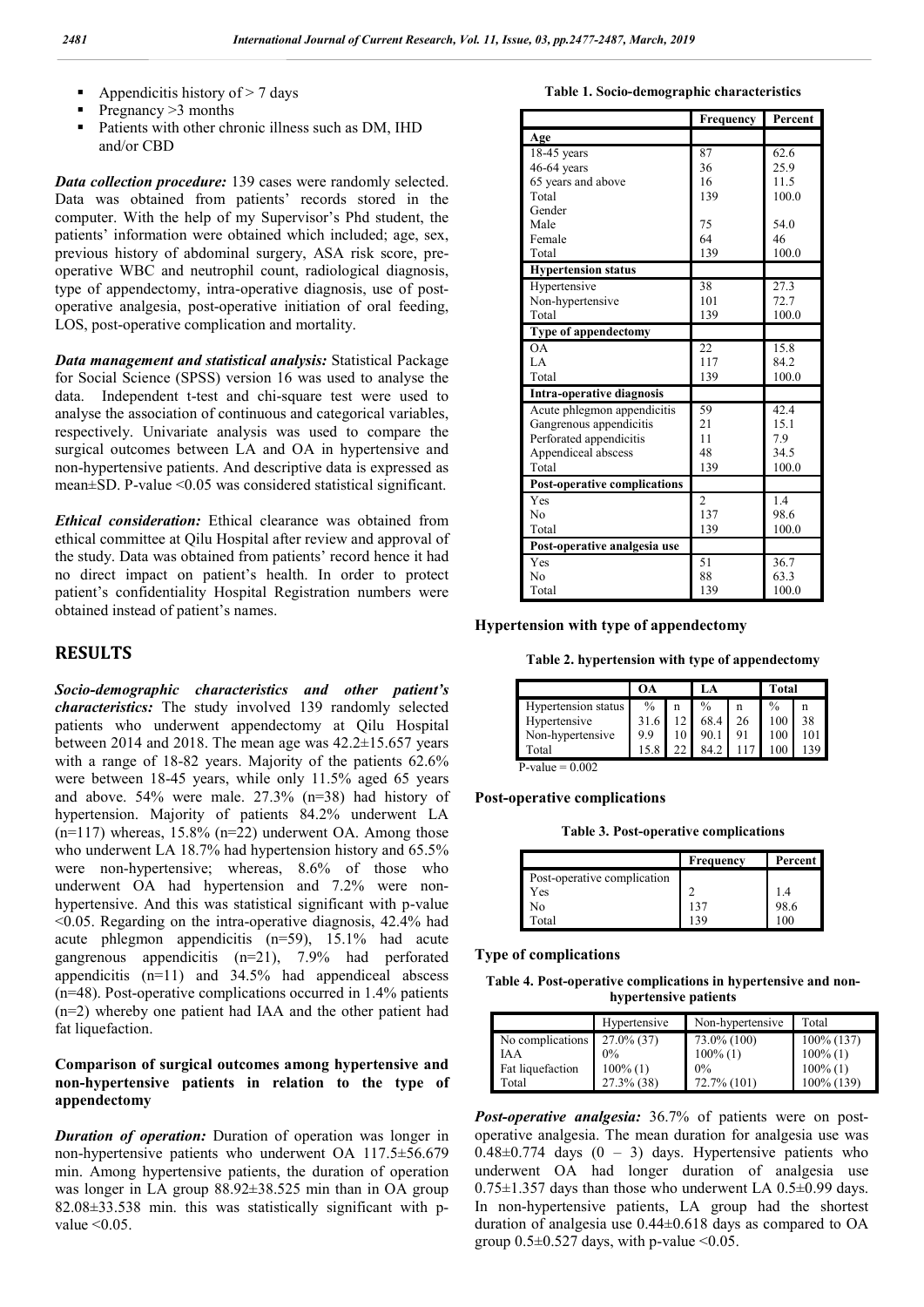### **Post-operative outcomes**

#### **Table 5.**

| <b>Outcomes</b>                  | Type of appendectomy |                  | Mean  | <b>SD</b> | N   | P-value |
|----------------------------------|----------------------|------------------|-------|-----------|-----|---------|
| <b>Duration of operation</b>     | <b>OA</b>            | Hypertensive     | 82.08 | 33.538    | 12  | 0.002   |
|                                  |                      | Non-hypertensive | 117   | 56.679    | 10  |         |
|                                  |                      | Total            | 98.18 | 47.872    | 22  |         |
|                                  | LA                   | Hypertensive     | 88.92 | 38.525    | 26  |         |
|                                  |                      | Non-hypertensive | 73.69 | 27.11     | 91  |         |
|                                  |                      | Total            | 77.08 | 30.504    | 117 |         |
| Duration of analgesia use (days) | <b>OA</b>            | Hypertensive     | 0.75  | 1.357     | 12  | 0.000   |
|                                  |                      | Non-hypertensive | 0.5   | 0.527     | 10  |         |
|                                  |                      | Total            | 0.64  | 1.049     | 22  |         |
|                                  | LA                   | Hypertensive     | 0.5   | 0.99      | 26  |         |
|                                  |                      | Non-hypertensive | 0.44  | 0.618     | 91  |         |
|                                  |                      | Total            | 0.45  | 0.713     | 117 |         |
| LOS                              | <b>OA</b>            | Hypertensive     | 10.08 | 4.944     | 12  | 0.021   |
|                                  |                      | Non-hypertensive | 10.4  | 4.502     | 12  |         |
|                                  |                      | Total            | 10.23 | 4.639     | 22  |         |
|                                  | LA                   | Hypertensive     | 9.15  | 5.213     | 26  |         |
|                                  |                      | Non-hypertensive | 7.26  | 3.235     | 91  |         |
|                                  |                      | Total            | 7.68  | 3.821     | 117 |         |
| <b>Post-operative feeding</b>    | O <sub>A</sub>       | Hypertensive     | 3.25  | 0.622     | 12  | 0.273   |
|                                  |                      | Non-hypertensive | 3.4   | 1.265     | 10  |         |
|                                  |                      | Total            | 3.32  | 0.945     | 22  |         |
|                                  | $L_A$                | Hypertensive     | 3.12  | 1.395     | 26  |         |
|                                  |                      | Non-hypertensive | 2.73  | 1.146     | 91  |         |
|                                  |                      | Total            | 2.81  | 1.21      | 117 |         |

## **Post-operative complications with type of appendectomy**

**Table 6. Type of complications with intra-operative diagnosis**

|                  | Acute phlegmon appendicitis | Gangrenous appendicitis | Perforated appendicitis | Appendiceal abscess | Total         |
|------------------|-----------------------------|-------------------------|-------------------------|---------------------|---------------|
| Complications    |                             |                         |                         |                     |               |
| No complication  | $43.1\%$ (59)               | $14.6\%$ (20)           | $8\%$ (11)              | $34.3\%$ (47)       | $100\%$ (137) |
| IAA              | $0\%$                       | $0\%$                   | 0%                      | $100\%$ (1)         | $100\%$ (1)   |
| Fat liquefaction | $0\%$                       | $100\%$ (1)             | 0%                      | $0\%$               | $100\%$       |
| Total            | $42.4\%$ (59)               | 15.1% (21)              | $7.9\%$ (11)            | $34.5\%$ (48)       | $100\%$ (139) |

*Post-operative initiation of oral feeding:* Post-operative initiation of feeding was delayed among OA patients with no hypertension 3.4±1.265 days whereas, it was earlier in nonhypertensive LA group 2.73±1.146 days; but this was not statistically significant (p=0.273).

*Post-operative complications:* 1.4% of patients developed post-operative complications (n=2), 1 patient from hypertensive group who developed fat liquefaction and the other patient from a non-hypertensive group who developed IAA (p-value  $>0.05$ ). Both patients who had post-operative complications were from LA group. However, the p-value was not statistical significant.

*LOS:* Mean LOS was 8.09±4.051 days (4-28) days. Mean LOS was significantly longer in non-hypertensive OA patients 10.4±4.502 days and was found to be shorter in nonhypertensive LA patients 7.26±3.235 days. Among hypertensive patients, the mean LOS was longer in OA group 10.08±4.944 days than in LA group 9.15±5.213 days. P -value  $< 0.05$ 

## **Other factors associated with poor surgical outcomes**

*ASA risk score:* ASA III patients had the longest mean duration of operation 100.83±21.775 min than ASA II 89.7±39.21min and ASA I 71.11±28.19 min (p-value=0.006). The mean duration of operation was significantly longer in ASA III non-hypertensive patients from OA group 135 min

whereas, it was shorter in ASA I hypertensive patients who underwent OA 35 min. P - value 0.003. Post-operative initiation of oral feeding was delayed ASA III patients  $3.67\pm1.506$  days (p value=0.014). When comparing between hypertensive and non-hypertensive patients, oral feeding was delayed in non-hypertensive patients from OA group 6 days and it was earlier 2.5±0.707 days in non-hypertensive ASA III patients who underwent LA. However, this was not statistically significant with P value >0.05. ASA III patients had significantly longer mean hospital stay of 10±5.831 days followed by ASA II patients 9.23±5.179 days and ASA I patients had the shortest mean duration of hospital stay 6.99±2.118 days; p value=0.003. Non-hypertensive ASA III patients who underwent OA had the longest duration of hospital stay 21 days, whereas, non-hypertensive ASA III patients from LA group had the shortest mean duration of hospital stay of 6 days; p value =  $0.025$ . Post-operative complications developed in 2 patients (n=2) both from ASA II group; p value  $>0.05$ .

*Pre-operative WBCs:* Post-operative initiation of oral feeding was delayed in hypertensive patients on LA group who had pre-operative WBCs count of  $>20X10^9/L$  cells 5.0±2.16 days; whereas, it was earlier 2 days in non-hypertensive LA group with WBC count of  $\langle 3.5 \times 10^9 / L$ ; p value  $> 0.05$ . Mean LOS was significantly longer in hypertensive LA group 15.0±8.602 days who had WBCs count  $>20X10^9$ /L cells; whereas, was shorter  $6.89 \pm 2.986$  days in non-hypertensive LA group with WBCs count between  $3.5 - 9.5 \times 10^9$ /L; p value = 0.015. Post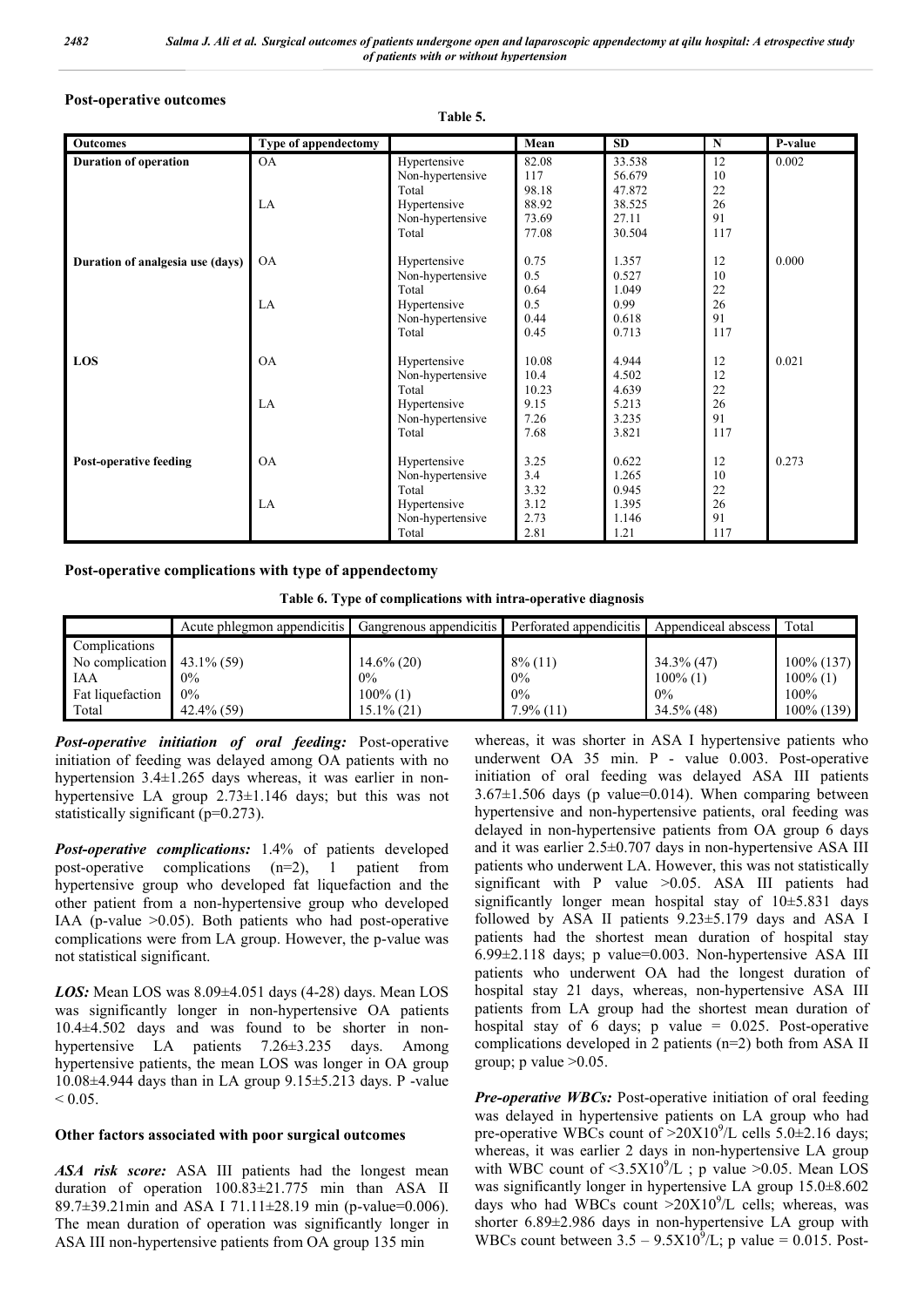operative complications developed in 2 patients with a WBC count of  $9.6 - 20X10^9$ /L cells. P value >0.05.



**Chart1. Duration of operation**



**Chart 2. Duration of analgesia use**



**Chart 3. LOS**

*Pre-operative neutrophil count:* There was delayed in initiation of oral feeding 4.0±1.414 days among nonhypertensive patients from OA group who had neutrophil count of  $>13X10^9$  cells/L; whereas, oral feeding was earlier 2.43±0.746 days in non-hypertensive patients from LA group with neutrophil count between  $1.8 - 6.3 \text{X} 10^9$ cells/L. However this was not statistically significant, p value  $> 0.05$ . The mean

LOS was significantly longer  $12.5\pm0.707$  days among nonhypertensive patients with neutrophil count between 1.8 – 6.3X10<sup>9</sup> cells/L who had OA. Mean LOS was shorter 6.14±1.459 days among non-hypertensive patients who had neutrophil count between  $1.8 - 6.3 \text{X} 10^9$ cells/L from LA group; p value<0.05. 2 patients who developed post-operative complications, both had neutrophil count between 6.4 –  $13X10^9$ cells/L; p value > 0.05.

*Intra-operative diagnosis:* The mean duration of operation was longer 150 min in non-hypertensive patients with gangrenous appendicitis who had open appendectomy and it was found to be shorter  $68.75 \pm 23.494$  min in non-hypertensive patients with appendiceal abscess who underwent LA; p value < 0.05. Post-operative initiation of oral feeding was delayed 5.0±1.0 days in non-hypertensive OA group with perforated appendicitis and was initiated earlier 2.33±0.577 days in nonhypertensive LA group who had perforated appendicitis. However, this was not statistically significant with p value being > 0.05. Hypertensive patients with gangrenous appendicitis who underwent OA had significantly longer mean duration of hospital stay 19±7.071 days; whereas, nonhypertensive patients with acute phlegmon appendicitis had the shortest mean duration of hospital stay 6.78 $\pm$ 2.734 days; p value < 0.05. Among patients who developed post-operative complications, one who had a diagnosis of appendiceal abscess developed IAA and the other patient who had a diagnosis of gangrenous appendicitis developed fat liquefaction. P -value > 0.05. There was no mortality that occurred. Conversion from LA to OA occurred in 1 patient 0.7%. The reason for conversion was inadequate exposure due to adhesions. Therefore in this patient the type of appendectomy used in analysis was open appendectomy.

#### **Conversion**

Conversion from LA to OA occurred in 1 patient 0.7%. The reason for conversion was inadequate exposure due to adhgesions. Therefore in this patient the type of appendectomy used in analysis was open appendectomy.

#### **DISCUSSION**

This was a clinical based study aimed at comparing the surgical outcomes between hypertensive and non-hypertensive patients. From our study the mean age was  $42.2 \pm 15.657$  (18 – 82) years, with majority of patients being males 54%. However the mean age from other studies were reported to be around 28 years (17-63) for OA and 29 years (18-71) for LA (7,8). Majority of female patients underwent LA (6,8). And in other studies there was no difference in LA and OA among male and female patients (7). However the mean ages from other studies were reported to be around 28 years (17-63) for OA and 29 years (18-71) for LA (7,8). Majority of male patients underwent LA 50% than female patients 41.3% whereas more female patients underwent OA than male patients (4.7% versus 4%) respectively. But the difference was not statistically significant (p value 0.379). Our study was different when compared to other studies which show that majority of female patients underwent LA (6,8). And in other studies there was no difference in LA and OA among male and female patients (7). From our study we found that poor post-operative surgical outcomes were common among non-hypertensive patients who underwent OA; however, among hypertensive patients, those who underwent OA had better outcomes than those in LA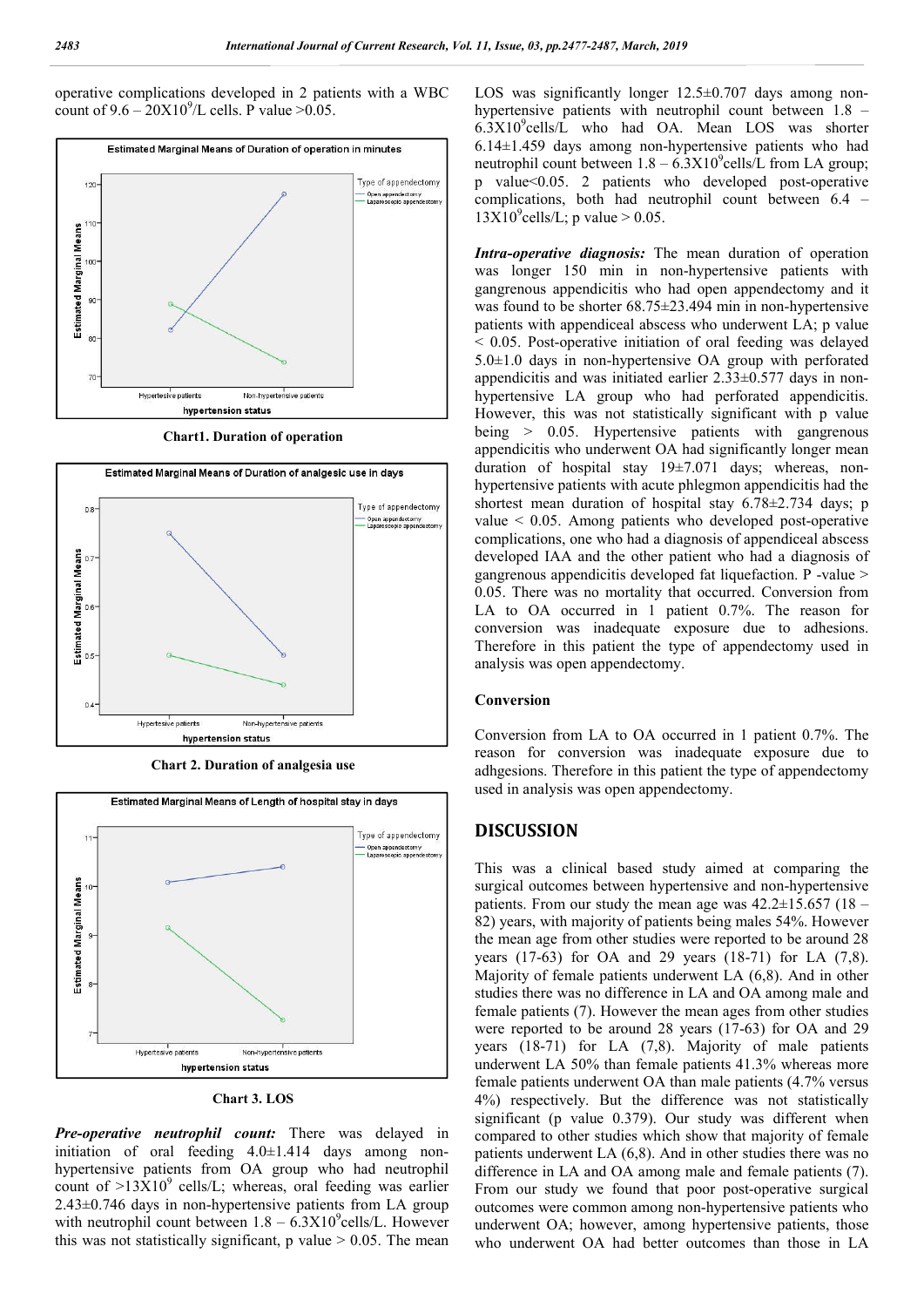group. Non-hypertensive patients on OA group had longer duration of operation 117±56.679 min versus non-hypertensive patients who underwent LA 73.69±27.1min1, whereas, duration of operation for hypertensive group was 88.92±38.525 min in LA versus 82.08±33.538 min in OA group. To my knowledge there is no study that has been done to determine the surgical outcomes in hypertensive patients. Generally, there are some studies that showed no difference in the duration of operation between LA and OA whereas; other studies shows that the duration of operation is longer in LA than OA group (52,53). Having other comorbidities is thought to have effect in duration of operation. In one study, the duration of operation was longer in elderly patients who also had other co-morbidities (9). However, the duration of operative is even longer with OA than LA. This is based on a meta-analysis to determine the outcomes of LA and OA among obese patients (54). 36.7% of patients were on post-operative analgesia with mean duration of 0.48±0.774 days. Open appendectomy is found to be significantly associated with longer duration of analgesia use with hypertensive patients having longer duration than non-hypertensive patients; hypertensive patients (0.75±1.357 days in OA versus 0.5±0.99 days in LA) and non-hypertensive patients  $(0.5\pm 0.527)$  days in OA versus 0.44±0.618 days in LA). Although not statistically significant, oral feeding has been found to be late among nonhypertensive patients with OA than in those who underwent LA  $3.4\pm1.265$  days in OA versus  $2.73\pm1.146$  days. This is also similar with normal population with no chronic illness whereby the oral intake is delayed in OA 5.1 days whereas, it is earlier with LA 2.6 days (52).

The mean LOS was 8.09±4.051 days (4-28). Open appendectomy was associated with longer hospital stay than LA with non-hypertensive patients having longer hospital stay 10.4±4.502 days than hypertensive patients 10.08±4.944 days; whereas, for LA hypertensive patients had longer LOS 9.15±5.213 days and non-hypertensive group having LOS of 7.26±3.235. Generally, LA is been associated with shorter LOS than OA (52). This was also similar to other studies done whereby LOS was longer in DM patients 3 days than nondiabetic patients 1 day. However DM patients were more likely to have other comorbid conditions such as CKD, HTN, coronary artery disease, peripheral artery disease and COPD. LOS was longer not only in diabetic patients but also in elderly patients who were found to have comorbidities than in younger patients and in patients with sickle cell disease(9,55,56). In a study done in Taiwan, the LOS was longer for OA patients who had Cerebrovascular diseases and DM when compared to LA patients. This was also similar with another study whereby the LOS was longer in diabetic patients than non-diabetic patients and with OA the LOS was longer than in LA (24,57). The incidence for post-operative complication was  $1.4\%$ , (n=2) from LA group. 1patient who had no history of hypertension developed IAA and 1 patient with history of hypertension developed fat liquefaction. In our study the incidence of postoperative complication was lower when compared to other studies 23.1% (n=40) whereby 32 patients had wound infection and 10 patients had IAA. Pneumo-peritoneum has known effects on cardiopulmonary physiology, however, in patients with CHF Laparoscopic approach is found to have protective effect on mortality following colectomies, small bowel resection, hernia repair, appendectomies and splenectomise but there was no difference with other outcomes such as LOS and morbidity when compared with open approach (22). DM was the only risk factor associated with IAA and the overall

morbidity was 28% among elderly above 60 years with one study showing the rate of IAA to be higher among OA obese patients(47,54,58). And in most studies done post-operative infection particularly SSI was encountered more frequently in DM patients than non-DM patients (55,57). Other postoperative complication included small bowel obstruction which was common with OA 34.95 per 10,000 person-years than LA 22.59 per 10,000 person-years with presence of comorbidities and complicated appendicitis being the factors associated with this complication (59).

*Other factors associated with poor surgical outcomes:* Apart from type of appendectomy and hypertensive status, we also found other factors associated with poor surgical outcomes. These include higher ASA risk score (ASA III), higher preoperative WBC and having gangrenous appendicitis. Nonhypertensive patients with ASA III who underwent OA had significantly longer duration of operation 135 min and longer LOS of 21 days. LOS was significantly longer  $15\pm8.602$  days among hypertensive patients on LA group who had higher WBC of >20X10<sup>9</sup>cells/L. The LOS was significantly longer 12.5±0.707 days in non-hypertensive patients with neutrophil count  $1.8 - 6.3 \times 10^{9}$ cells/L who underwent OA. Gangrenous appendicitis in non-hypertensive patients on OA group had the longest duration of operation 150 min and the LOS was significantly longer in hypertensive patients with gangrenous appendicitis on OA group 19±7.071 days. When comparing with other studies duration of operation was longer in LA group and elderly 68 years and above, which were similar to our result (60). Being treated in a public sectors, having perforated appendicitis and being elderly (68 years and above) were the factors associated with longer hospital stay (60–62). Factors associated with post-operative complications were; perforated appendicitis 75% than in patients with nonperforated appendicitis 16.2%, use of midline or paramedian incision and older age (68 years and above), ASA risk score  $\geq$ III (58,60,62–64). Moreso, appendiceal perforation is significantly associated with longer hospital stay, longer duration of operation, late initiation of diet, longer duration of analgesia use and higher incidence of post-operative complications (63,65). In patients with complicated appendicitis organ SSI was higher in LA than OA (6.3% versus 4.8%) (66). However not statistically significant, this was also similar to our study whereby both patients who had post-operative complications were from LA group.

*Mortality:* There was no mortality that occurred in our study. This was similar from a study done by Boris whereby no mortality occurred in elderly patients with comorbid conditions (9).There were some few studies that reported mortality, however the mortality was less than 3% in both of the studies (47,58,62). One study by Luncaetal had an overall mortality of 6.3% (63).

#### **Conclusion**

Acute appendicitis is one of the common emergence conditions at emergency surgery departments. Although it is common in young population, it can also occur in elderly population and in those with comorbidities such as hypertension. Despite the known effect of pneumo-peritoneum to the cardiopulmonary function in patients with cardiovascular diseases, our study has shown that LA is safe in hypertensive patients. The longer operation duration and longer hospital stay was associated with OA in non-hypertensive patients whereas, longer duration of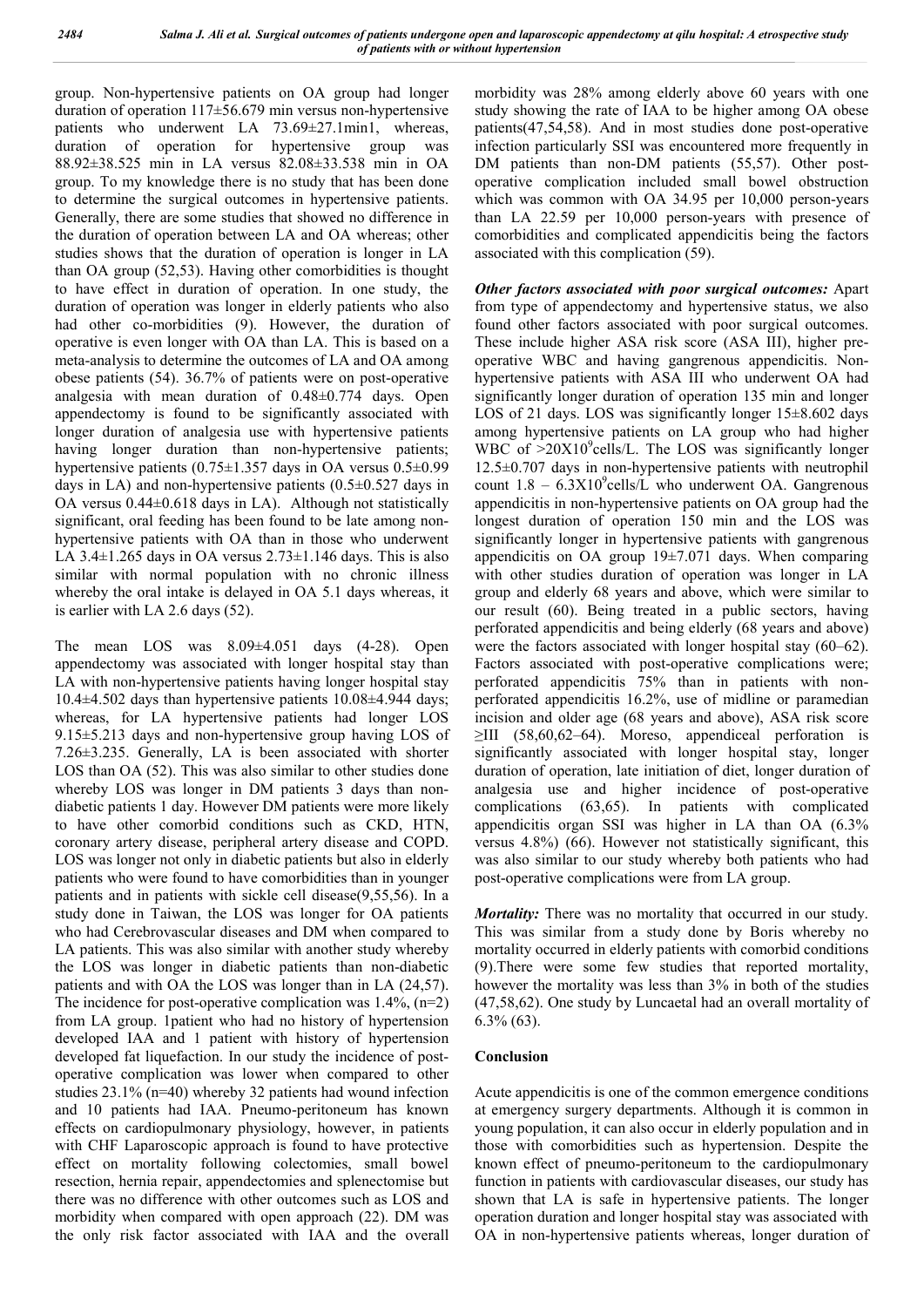analgesia use was associated with OA in patients with hypertension. Other factors which were associated with poor surgical outcomes in non-hypertensive OA group were ASA III score, and having intra-operative diagnosis of gangrenous appendicitis whereas, higher WBC was associated with poor surgical outcomes in hypertensive patients in LA group. Since there was few hypertensive patients, the poor post-operative surgical outcomes observed in non-hypertensive patients could be due to smaller sample size.

*Limitations:* The study had several limitations, smaller sample size, and this was due to smaller number of hypertensive patients, especially those who underwent open appendectomy. And since it was a retrospective study, some information such as post-operative ambulation and operator surgical class were missing. For future studies, prospective study involving larger sample size should be done.

*Conflicts of interest:* The authors declare no conflict of interest

#### **List of abbreviations**

- **NP -** Normal population
- **LIP** Low-income population
- **DM -** Diabetes mellitus
- **LA** Laparoscopic appendectomy
- **OA -** Open appendectomy
- **IHD** Ischemic heart disease
- **UK** United Kingdom **USA** - United States of American
- **LOS** Length of stay
- **SSI -** Surgical Site Infection
- **IAA** Intra-abdominal abscess
- **BMI** Body Mass Index
- **ASA -** American Society of Anaesthesiologist
- **PIAA** Post-operative Intra-abdominal abscess
- **DVT** Deep venous thrombosis
- **UTI** Urinary Tract Infection**,**
- **MI** Myocardial infarction
- **AIDs -** Acquired immune-deficiency syndrome
- **CT scan** Computed tomography scan
- **HTN -** Hypertension
- **WBCs** White blood cells
- **CS -** Caesarean section
- **CBD -** Cerebrovascular disease
- **CKD -** Chronic kidney disease
- **COPD -** Chronic obstructive pulmonary disease

**CHF -** Congestive heart failure

## **REFERENCES**

- 1. Appendicitis: Practice Essentials, Background, Anatomy. 2017 Sep 19 [cited 2018 Mar 4]; Available from: https:// emedicine.medscape.com/article/773895-overview#a2
- 2. What is Acute Appendicitis? RightDiagnosis.com [Internet]. [cited 2018 Mar 5]. Available from: http://www. rightdiagnosis.com/a/acute\_appendicitis/basics.htm
- 3. Körner H, Söndenaa K, Söreide JA, Andersen E, Nysted A, Lende TH, et al. Incidence of acute nonperforated and perforated appendicitis: age-specific and sex-specific analysis. World J Surg. 1997 Apr;21(3):313–7.
- 4. Lin K-B, Chan C-L, Yang N-P, Lai RK, Liu Y-H, Zhu S-Z, et al. Epidemiology of appendicitis and appendectomy for the low-income population in Taiwan, 2003–2011. BMC Gastroenterol [Internet]. 2015 Feb 13 [cited 2018 Mar

3];15. Available vfrom: https://www.ncbi.nlm.nih.gov/ pmc/articles/PMC4329676/

- 5. Hatipoglu S, Akbulut S, Hatipoglu F, Abdullayev R. Effect of laparoscopic abdominal surgery on splanchnic circulation: Historical developments. World J Gastroenterol WJG. 2014 Dec 28; 20(48):18165–76.
- 6. Blackmore C, Tanyingo D, Kaplan GG, Dixon E, MacLean AR, Ball CG. A comparison of outcomes between laparoscopic and open appendectomy in Canada. Can J Surg J Can Chir. 2015 Dec; 58(6):431–2.
- 7. Katkhouda N, Mason RJ, Towfigh S, Gevorgyan A, Essani R. Laparoscopic Versus Open Appendectomy. Ann Surg. 2005 Sep;242(3):439–50.
- 8. Biondi A, Di Stefano C, Ferrara F, Bellia A, Vacante M, Piazza L. Laparoscopic versus open appendectomy: a retrospective cohort study assessing outcomes and costeffectiveness. World J Emerg Surg WJES [Internet]. 2016 Aug 30 [cited 2018 Feb 27];11(1). Available from: https://www.ncbi.nlm.nih.gov/pmc/articles/PMC5006397/
- 9. Kirshtein B, Perry ZH, Mizrahi S, Lantsberg L. Value of Laparoscopic Appendectomy in the Elderly Patient. World J Surg. 2009 May 1;33(5):918–22.
- 10. Yong JL, Law WL, Lo CY, Lam CM. A Comparative Study of Routine Laparoscopic Versus Open Appendectomy. JSLS. 2006;10(2):188–92.
- 11. Tarnoff M, Atabek U, Goodman M, Alexander JB, Chrzanowski F, Mortman K, et al. A Comparison of Laparoscopic and Open Appendectomy. JSLS. 1998; 2(2):153–8.
- 12. R C Frazee, Roberts JW, Symmonds RE, Snyder SK, Hendricks JC, Smith RW, et al. A prospective randomized trial comparing open versus laparoscopic appendectomy. Ann Surg. 1994 Jun; 219(6):725–31.
- 13. Yagnik VD, Rathod JB, Phatak AG. A Retrospective Study of Two-port Appendectomy and its Comparison with Open Appendectomy and Three-port Appendectomy. Saudi J Gastroenterol Off J Saudi Gastroenterol Assoc. 2010 Oct;16(4):268–71.
- 14. Comparision of laparoscopic versus open surgery and traditional open appendectomy for appendicitis-- 《Proceeding of Clinical Medicine》2012年01期 [Internet]. [cited 2018 May 15]. Available from: http://en.cnki.com.cn/Article\_en/CJFDTOTAL-SXLC201201003.htm
- 15. Shaikh AR, Sangrasi AK, Shaikh GA. Clinical Outcomes of Laparoscopic Versus Open Appendectomy. JSLS. 2009;13(4):574–80.
- 16. Dasari BVM, Baker J, Markar S, Gardiner K. Laparoscopic appendicectomy in obese is associated with improvements in clinical outcome: systematic review. Int J Surg Lond Engl. 2015 Jan;13:250–6.
- 17. Clinical comparative study of laparoscopic and open appendectomy--《China Medical Herald》2011年06期 [Internet]. [cited 2018 May 15]. Available from: http://en. cnki.com.cn/Article\_en/CJFDTOTAL-YYCY201106018. htm
- 18. Comparison and analysis between laparoscopic appendectomy and open appendectomy for acute appendicitis--《Modern Journal of Integrated Traditional Chinese and Western Medicine》2009年01期 [Internet]. [cited 2018 May 15]. Available from: http://en.cnki.com. cn/Article\_en/CJFDTOTAL-XDJH200901006.htm
- 19. Comparison study on laparoscopic appendectomy and conventional appendectomy--《Zhejiang Medical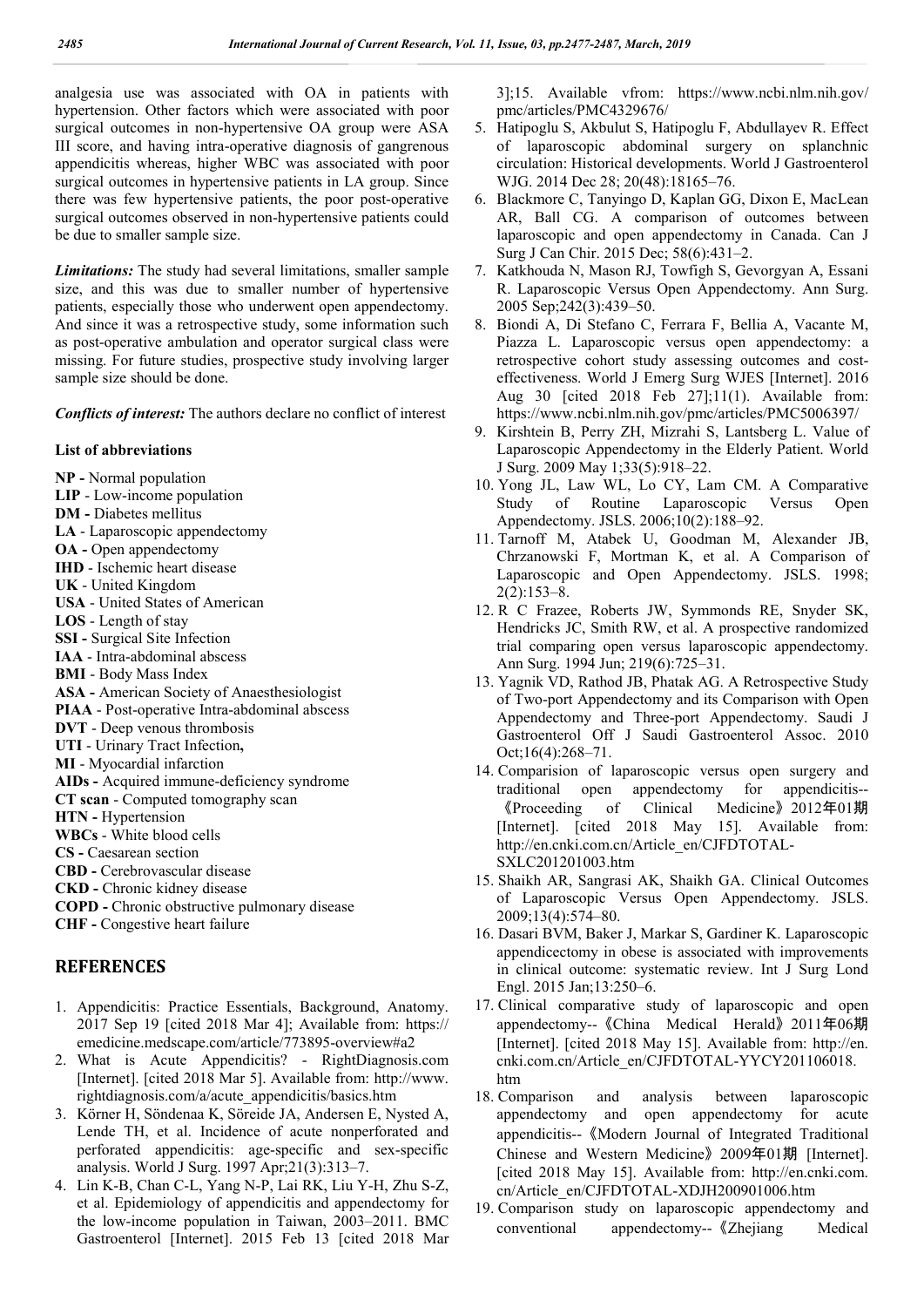Journal》2007年03期 [Internet]. [cited 2018 May 15]. Available from: http://en.cnki.com.cn/Article\_en/ CJFDTOTAL-ZJYE200703004.htm

- 20. The clinical contrastive analysis between the laparoscopic appendectomy and conventional appendectomy--《China Medical Herald》2008年09期 [Internet]. [cited 2018 May 15]. Available from: http://en.cnki.com.cn/Article\_en/ CJFDTotal-YYCY200809030.htm
- 21. Clinical application of laparoscopic appendectomy-- 《Journal of Laparoscopic Surgery》2004年04期 [Internet]. [cited 2018 May 15]. Available from: http://en. cnki.com.cn/Article\_en/CJFDTOTAL-FQJW200404026. htm
- 22. Speicher PJ, Ganapathi AM, Englum BR, Vaslef SN. Laparoscopy is safe among patients with congestive heart failure undergoing general surgery procedures. Surgery. 2014 Aug;156(2):371–8.
- 23. Liu Y-Y, Yeh C-N, Lee H-L, Chu P-H, Jan Y-Y, Chen M-F. Laparoscopic cholecystectomy for gallbladder disease in patients with severe cardiovascular disease. World J Surg. 2009 Aug;33(8):1720–6.
- 24. Yeh C-C, Hsieh C-H, Liao C-C, Su L-T, Wang Y-C, Li T-C. Diabetes Mellitus and Cerebrovascular Disease as Independent Determinants for Increased Hospital Costs and Length of Stay in Open Appendectomy in Comparison with Laparoscopic Appendectomy: A Nationwide Cohort Study [Internet]. 2012 [cited 2018 Jun 20]. Available from: http://www.ingentaconnect.com/content/sesc/tas/2012/0000 0078/00000003/art00042
- 25. Masoomi H, Nguyen NT, Dolich MO, Mills S, Carmichael JC, Stamos MJ. Laparoscopic appendectomy trends and outcomes in the United States: data from the Nationwide Inpatient Sample (NIS), 2004-2011. Am Surg. 2014 Oct;80(10):1074–7.
- 26. Galvão do Amaral PC, Filho E de MÁ, Galvão TD, Eric E, de Magalhães Neto GEJ, Mascarenhas F, et al. Factors Leading to Long-Term Hospitalization After Laparoscopic Appendectomy. JSLS. 2006;10(3):355–8.
- 27. Wu S-C, Wang Y-C, Fu C-Y, Chen R-J, Huang H-C, Huang J-C, et al. Laparoscopic appendectomy provides better outcomes than open appendectomy in elderly patients. Am Surg. 2011 Apr;77(4):466–70.
- 28. Ball CG, Kortbeek JB, Kirkpatrick AW, Mitchell P. Laparoscopic appendectomy for complicated appendicitis: an evaluation of postoperative factors. Surg Endosc Interv Tech. 2004 Jun 1;18(6):969–73.
- 29. Ward NT, Ramamoorthy SL, Chang DC, Parsons JK. Laparoscopic Appendectomy Is Safer Than Open Appendectomy in an Elderly Population. JSLS [Internet]. 2014 [cited 2018 Mar 3];18(3). Available from: https://www.ncbi.nlm.nih.gov/pmc/articles/PMC4208904/
- 30. Anderson DG, Edelman DS. Laparoscopic Appendectomy Versus Open Appendectomy: A Single Institution Study. JSLS. 1997;1(4):323–4.
- 31. Wei H-B, Huang J-L, Zheng Z-H, Wei B, Zheng F, Qiu W-S, et al. Laparoscopic versus open appendectomy: a prospective randomized comparison. Surg Endosc. 2010 Feb 1;24(2):266–9.
- 32. Wei B, Qi C-L, Chen T-F, Zheng Z-H, Huang J-L, Hu B-G, et al. Laparoscopic versus open appendectomy for acute appendicitis: a metaanalysis. Surg Endosc. 2011 Apr 1;25(4):1199–208.
- 33. Wu T-C, Lu Q, Huang Z-Y, Liang X-H. Efficacy of emergency laparoscopic appendectomy in treating

complicated appendicitis for elderly patients. Saudi Med J. 2017 Nov;38(11):1108–12.

- 34. Ali R, Khan MR, Pishori T, Tayeb M. Laparoscopic Appendectomy for Acute Appendicitis: Is This a Feasible Option for Developing Countries? Saudi J Gastroenterol Off J Saudi Gastroenterol Assoc. 2010;16(1):25–9.
- 35. Minné L, Varner D, Burnell A, Ratzer E, Clark J, Haun W. Laparoscopic vs open appendectomy. Prospective randomized study of outcomes. Arch Surg Chic Ill 1960. 1997 Jul;132(7):708–11; discussion 712.
- 36. Tiwari MM, Reynoso JF, Tsang AW, Oleynikov D. Comparison of outcomes of laparoscopic and open appendectomy in management of uncomplicated and complicated appendicitis. Ann Surg. 2011 Dec;254(6):927– 32.
- 37. Martin LC, Puente I, Sosa JL, Bassin A, Breslaw R, McKenney MG, et al. Open versus laparoscopic appendectomy. A prospective randomized comparison. Ann Surg. 1995 Sep;222(3):256–62.
- 38. Minutolo V, Licciardello A, Di Stefano B, Arena M, Arena G, Antonacci V. Outcomes and cost analysis of laparoscopic versus open appendectomy for treatment of acute appendicitis: 4-years experience in a district hospital. BMC Surg. 2014 Mar 19;14:14.
- 39. Masoomi H, Mills S, Dolich MO, Ketana N, Carmichael JC, Nguyen NT, et al. Does laparoscopic appendectomy impart an advantage over open appendectomy in elderly patients? World J Surg. 2012 Jul;36(7):1534–9.
- 40. Yeh C-C, Wu S-C, Liao C-C, Su L-T, Hsieh C-H, Li T-C. Laparoscopic appendectomy for acute appendicitis is more favorable for patients with comorbidities, the elderly, and those with complicated appendicitis: a nationwide population-based study. Surg Endosc. 2011 Sep 1;25(9):2932.
- 41. Latimer FG, Eades SC, Pettifer G, Tetens J, Hosgood G, Moore RM. Cardiopulmonary, blood and peritoneal fluid alterations associated with abdominal insufflation of carbon dioxide in standing horses. Equine Vet J. 2003 May;35(3):283–90.
- 42. Chiu AW, Chang LS, Birkett DH, Babayan RK. The impact of pneumoperitoneum, pneumoretroperitoneum, and gasless laparoscopy on the systemic and renal hemodynamics. J Am Coll Surg. 1995 Nov;181(5):397– 406.
- 43. Galizia G, Prizio G, Lieto E, Castellano P, Pelosio L, Imperatore V, et al. Hemodynamic and pulmonary changes during open, carbon dioxide pneumoperitoneum and abdominal wall-lifting cholecystectomy. A prospective, randomized study. Surg Endosc. 2001 May;15(5):477–83.
- 44. Sohn M, Hoffmann M, Hochrein A, Buhr HJ, Lehmann KS. Laparoscopic Appendectomy Is Safe: Influence of Appendectomy Technique on Surgical-site Infections and Intra-abdominal Abscesses. Surg Laparosc Endosc Percutan Tech. 2015 Jun;25(3):e90.
- 45. Galli R, Banz V, Fenner H, Metzger J. Laparoscopic approach in perforated appendicitis: increased incidence of surgical site infection? Surg Endosc. 2013 Aug 1; 27(8):2928–33.
- 46. Cho J, Park I, Lee D, Sung K, Baek J, Lee J. Risk Factors for Postoperative Intra-Abdominal Abscess after Laparoscopic Appendectomy: Analysis for Consecutive 1,817 Experiences. Dig Surg. 2015;32(5):375–81.
- 47. Ming PC, Yee Yan TY, Tat LH. Risk Factors of Postoperative Infections in Adults with Complicated